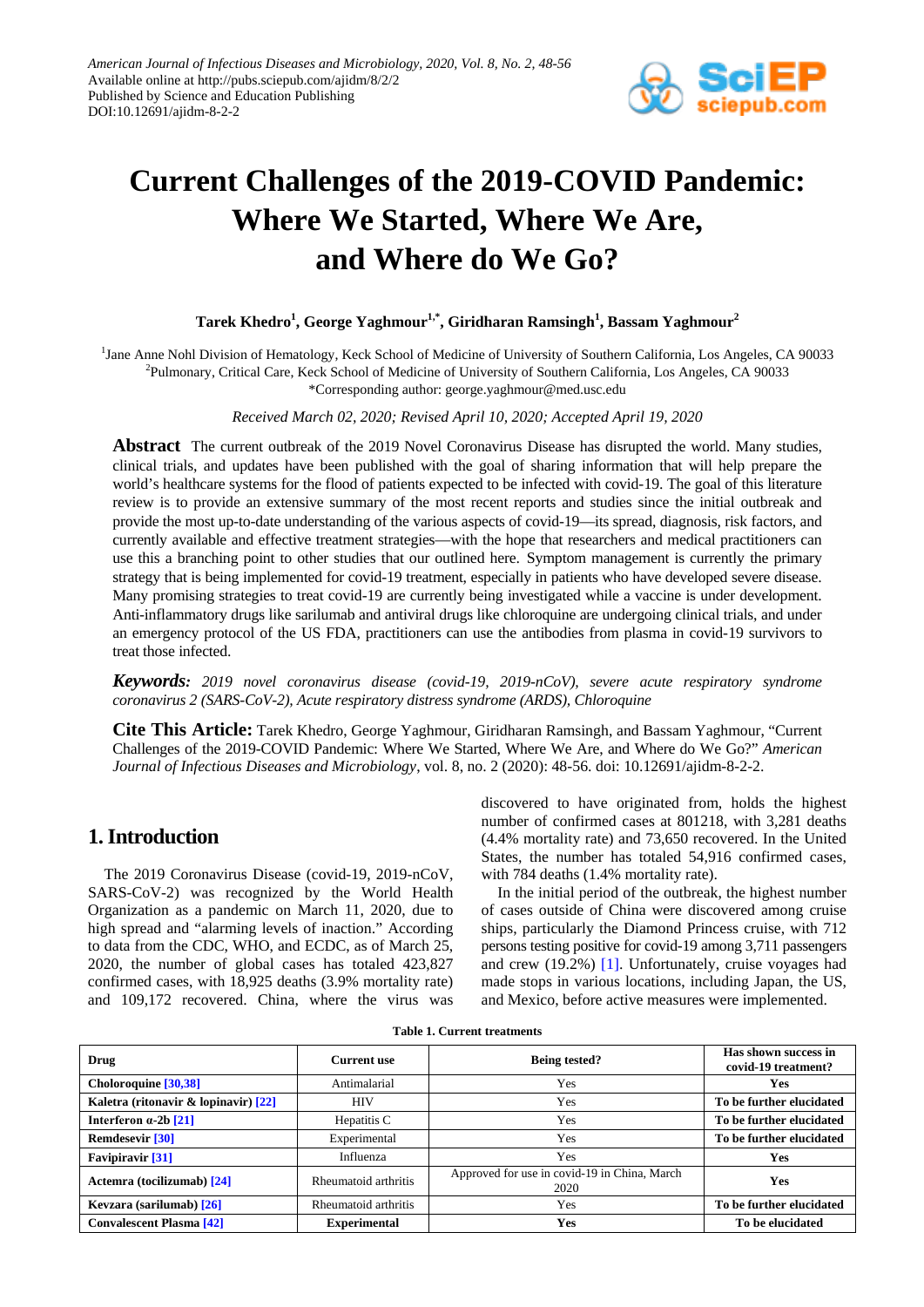To compare these numbers, the Western Africa Ebola virus epidemic  $(2013 - 2016)$  had total cases at 28,646, and a death count at 11,323 (39.5% mortality rate) [\[2\].](#page-7-1) Severe acute respiratory syndrome (SARS-CoV), from November 2002 to July 2003, had a total of 8,098 cases and 774 deaths across 17 countries (9.6% mortality rate) [\[3\].](#page-7-2) Finally, the 2012-2015 Middle Eastern respiratory syndrome (MERS) totaled 2,506 cases and 862 deaths (34% mortality rate) [\[4\].](#page-7-3) While covid-19 has statistically proven itself to be a much less deadly virus in regard to its mortality rate, it is clear that it has been optimized for mild, but prolonged disease. More problematically, infected persons can be contagious when asymptomatic, with an incubation period that can surpass 14 days. Even worse, some patients have been shown to be susceptible to reinfectio[n \[5\].](#page-7-4)

In a study that examined the stability of covid-19, it was found that the virus remained viable in aerosols for 3 hours, with a reduction in the infectious titer from  $10^{4.3}$  to  $10^{2.7}$  tissue-culture infectious dose [TCID<sub>50</sub>] per liter of air (a similar reduction seen in SARS-CoV-1) [\[47\].](#page-8-7) Viable virus was detected up to 72 hours later on plastic and up to 48 hours later on stainless steel. No viable virus was detected on copper after 4 hours nor on cardboard after 24 hours. The study suggests that the differences in the epidemiological characteristics of covid-19 versus SARS-CoV-1—despite them having similar stabilities in experimental conditions—is likely due to covid-19's high viral load and shedding in the upper respiratory tract in infected persons, and the ability to be transmitted in asymptomatic persons.

## **2. Identification**

A clinical update published on March 11, 2020, presented a care plan for covid-19 patients that were deemed in critical condition [\[6\].](#page-7-5) The principal characteristic of severe disease in this case is acute respiratory distress syndrome (ARDS), much like other previous pandemics we have seen. In line with all this, in those admitted for intensive care, the primary reason for respiratory support is respiratory failure, with two-thirds meeting the criteria for ARDS. It is clear that management of covid-19 is not very different to other viral pneumonias that cause respiratory failure. One study examined the success of identifying covid-19 in 1,070 specimen samples from various patient [\[7\].](#page-7-6) The authors found that bronchoalveolar lavage (BAL) fluid specimens returned the highest positive rates (14/15; 93%), followed by sputum (72/104; 72%), nasal swabs (5/8; 63%), fibrobronchoscope brush biopsy (6/13; 46%), pharyngeal swabs (126/398; 32%), feces (44/153; 29%), and blood (3/307; 1%). The 72 urine specimens did not test positive. This suggests that covid-19 could indeed be passed through feces and, additionally, could be systemic. More specimen samples from a single patient could reduce the incidence of false positives, especially important in this setting, where the number of hospital beds is the limiting factor in successfully responding to this pandemic.

#### **2.1. Radiographic Findings**

Radiographic findings were also found to be suggestive, but nonspecific: ground-glass opacities on computed tomography (CT) [\[8\].](#page-7-7) However, in another study that examined the correlation of chest CT to reverse transcriptase polymerase chain reaction (RT-PCR) in the diagnosis of covid-19, chest CT was found to have a high sensitivity for covid-19 [\[9\].](#page-7-8) The sensitivity of CT-Chest was 97% (580/601 patients) based on positive RT-PCR results. Further, in patients with negative RT-PCR results, 75% (308/413 patients) had positive chest CT findings. Additionally, 42% of cases (24/57 patients) showed improvement in follow-up chest CT before the RT-PCR results turned negative. The presence of viral shedding, even at low levels, can still result in a positive RT-PCR.

#### **2.2. Symptoms**

In a study from China that examined data from 1,099 patients, fever was found in 43.8% upon initial presentation, and developed in up to 88.7% after hospitalization [\[10\].](#page-8-8) In those hospitalized, severe illness developed in 15.7%. What this study showed is that the majority of patients did not initially present with fever, and most did not have abnormal radiological findings. Furthermore, as it is an indicator for disease status, worse outcomes occurred in those with a compromised respiratory status upon admission to a hospital. Another smaller study of 138 patients in Wuhan showed fever in 98.6% of the patients, fatigue in 69.6%, and a dry cough in 59.4% [\[11\].](#page-8-9) Other clinical indicators included lymphopenia (lymphocyte count,  $0.8 \times 10^9$  /L [interquartile range {IQR},  $0.6-1.1$ ) in 70.3%, prolonged prothrombin time (13.0 seconds [IQR, 12.3-13.7]) in 58%, and elevated lactate dehydrogenase (261 U/L [IQR, 182-403]) in 39.9%.

In a retrospective study that included 191 patients in China, an analysis was done to compare the 137 patients who were discharged and the 54 patients who died [\[12\].](#page-8-10) Using a multivariable regression, it was shown that risk factors for death included older age, a higher Sequential Organ Failure Assessment (SOFA) score, and d-dimer greater than 1 μg/mL, suggesting that medical practitioners use these variables to help identify patients with a poor prognosis early on. Relatedly, older age was also a risk factor for mortality in the setting of SARS and MERS. This was seen in a study with macaques who were infected with SARS-CoV [\[13\];](#page-8-11) older macaques had a stronger innate host response in increasing expression of pro-inflammatory genes and reducing those of type I interferon-β. This age-related difference could lead to deficiency in controlling viral replication and to a more prolonged inflammatory response, all contributing to poorer outcomes. The SOFA score was deemed a good indicator of sepsis and septic shock, and consequently, organ failure; in this study, more than half of the patients developed sepsis. Lastly, a d-dimer greater than 1 μg/mL was associated with a fatal outcome of covid-19, with higher levels associated with a 28-day mortality in septic patients Severe disease was also more likely to be observed in patients with lymphopenia and elevated levels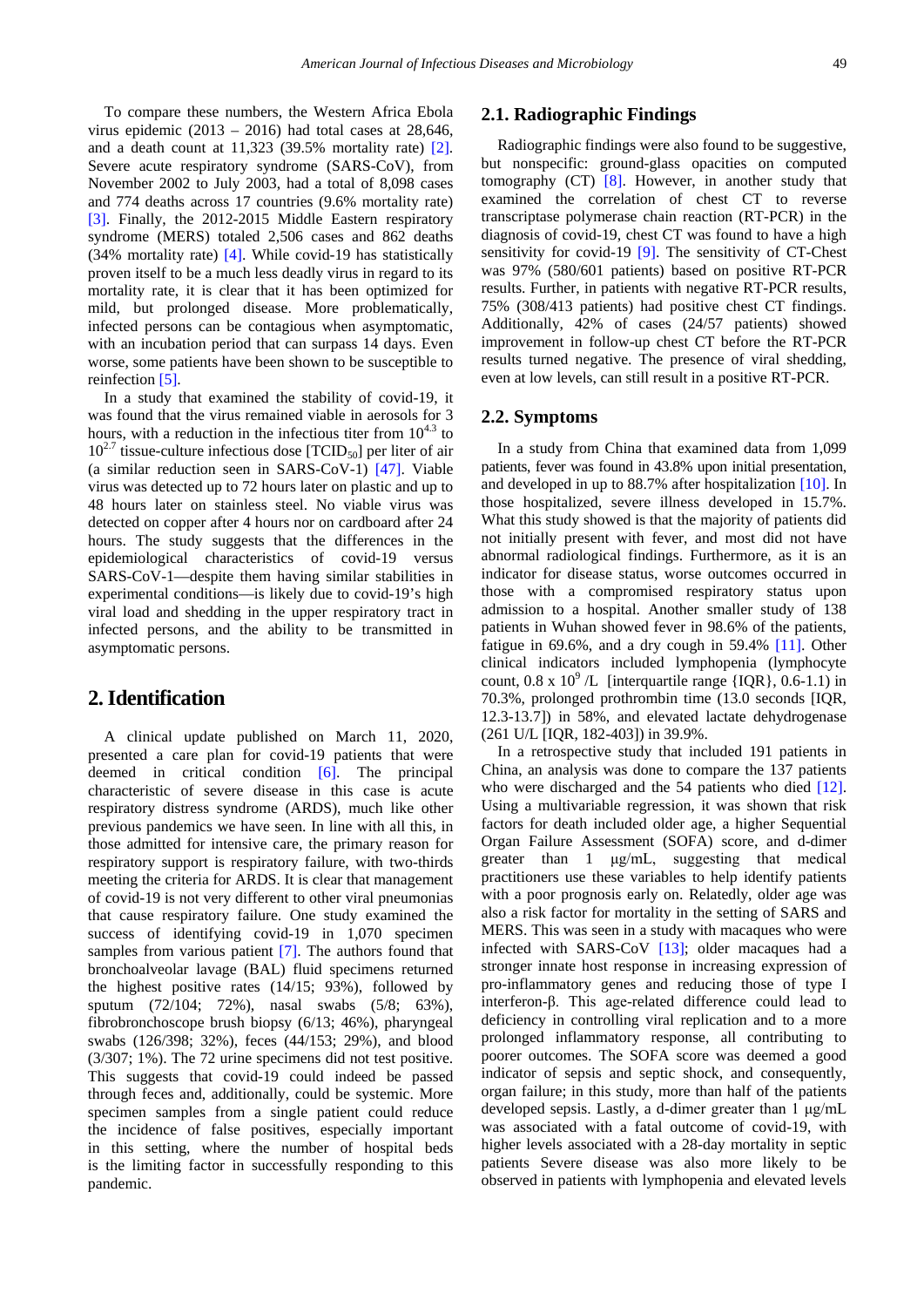of interleukin (IL)-6, high-sensitivity cardiac troponin I, and lactate dehydrogenase, findings and conclusions that are supported in another study [\[14\].](#page-8-12)

A correspondence was published that discussed the importance of screening for hyperinflammation in the setting of covid-19 [\[14\].](#page-8-12) There has been growing evidence revealing a sub-patient population of covid-19 patients that exhibit a cytokine storm syndrome. In adults, we see this often triggered by viral infections and in  $3.7 - 4.3\%$  of sepsis cases [\[15,16\].](#page-8-13) Pulmonary involvement of this hyperinflammation occurs in around 50% of affected patients [\[17\].](#page-8-14) This cytokine profile resembling secondary hemophagocytic lymphohistiocytosis (sHLH) is associated with increased covid-19 disease severity, with increased interleukin (IL)-2 and IL-7, among many other inflammatory markers [\[18\].](#page-8-15) In a retrospective multicenter study involving 150 confirmed covid-19 cases, predictors of fatality included elevated ferritin (mean 1297.6 ng/mL in non-survivors vs. 614 ng/mL in survivors) and IL-6 [\[19\].](#page-8-16) As the correspondence suggests, it seems that mortality might be due to hyperinflammation due to the virus.

## **3. Response**

Many medical researchers and practitioners followed China's initial guidelines in response to treating those hospitalized: α-interferon with Kaletra, an approved cocktail of the HIV protease inhibitors ritonavir and lopinavir [\[20\].](#page-8-17) Over 100 clinical trials have been put forward and accepted to deal with this increasingly dangerous disease. Chloroquine, arbidol, remdesivir, and favipiravir are some of the first-choice drugs, and have been showing promising result[s \[21\].](#page-8-2)

**Table 2. Characteristics and outcomes of 21 critically ill patients with covid-19 in Washington State, taken from a research lette[r \[48\]](#page-8-18)**

| <b>Baseline characteristics</b>              | No. $(\% )$ of patients | Reference range |  |  |  |
|----------------------------------------------|-------------------------|-----------------|--|--|--|
| <b>Preadmission comorbidities</b>            |                         |                 |  |  |  |
| Asthma                                       | 2(9.1)                  |                 |  |  |  |
| Chronic obstructive pulmonary disease        | 7(33.3)                 |                 |  |  |  |
| <b>Congestive heart failure</b>              | 9(42.9)                 |                 |  |  |  |
| <b>Diabetes</b>                              | 7(33.3)                 |                 |  |  |  |
| <b>Rheumatological disease</b>               | 1(4.8)                  |                 |  |  |  |
| <b>Obstructive sleep apnea</b>               | 6(28.6)                 |                 |  |  |  |
| <b>Chronic kidney disease</b>                | 10(47.6)                |                 |  |  |  |
| <b>End-stage kidney disease</b>              | 2(9.5)                  |                 |  |  |  |
| History of solid organ transplant            | 2(9.5)                  |                 |  |  |  |
| <b>Cirrhosis</b>                             | 1(4.8)                  |                 |  |  |  |
| Immunosuppression                            | 3(14.3)                 |                 |  |  |  |
| Total with $\geq 1$ comorbidity              | 18 (85.7)               |                 |  |  |  |
| <b>Admission symptoms</b>                    |                         |                 |  |  |  |
| Cough                                        | 11(47.6)                |                 |  |  |  |
| Shortness of breath                          | 17(76.2)                |                 |  |  |  |
| Fever                                        | 11(52.4)                |                 |  |  |  |
| Temperature (range), <sup>o</sup> C          | 37.6 (35.3-39.2)        |                 |  |  |  |
| <b>Admission chest radiographic findings</b> |                         |                 |  |  |  |
| <b>Bilateral reticular nodular opacities</b> | 11 (52.4)               |                 |  |  |  |
| <b>Ground-glass opacities</b>                | 10(47.6)                |                 |  |  |  |
| <b>Pleural effusion</b>                      | 6(28.6)                 |                 |  |  |  |
| <b>Peribronchial thickening</b>              | 5(23.8)                 |                 |  |  |  |
| <b>Focal consolidation</b>                   | 4(19.0)                 |                 |  |  |  |
| Pulmonary edema                              | 2(9.5)                  |                 |  |  |  |
| <b>Venous congestion</b>                     | 1(4.8)                  |                 |  |  |  |
| <b>Atelectasis</b>                           | 1(4.8)                  |                 |  |  |  |
| <b>Clear</b>                                 | 1(4.8)                  |                 |  |  |  |
| Admission laboratory measures, mean (range)  |                         |                 |  |  |  |
| White blood cell count, /µL                  | $9365(2890 - 16900)$    | $4000 - 11000$  |  |  |  |
| Absolute lymphocyte count, /µL               | $889(200-2390)$         | $1000 - 3400$   |  |  |  |
| Hemoglobin, g/dL                             | $11.4(8.0 - 13.7)$      | $11.2 - 15.7$   |  |  |  |
| Platelet count, $x10^3/\mu L$                | $215(52 - 395)$         | $182 - 369$     |  |  |  |
| Sodium, mmol/L                               | $137(125 - 148)$        | $135 - 145$     |  |  |  |
| Creatinine, mg/dL                            | $1.45(0.1 - 4.5)$       | $0.6 - 1.2$     |  |  |  |
| Total bilirubin, mg/dL                       | $0.6(0.2 - 1.1)$        | $0 - 1.5$       |  |  |  |
| Alkaline phosphatase, U/L                    | $80(41 - 164)$          | $31 - 120$      |  |  |  |
| Aspartate aminotransferase, U/L              | $273(14 - 4432)$        | $5 - 40$        |  |  |  |
| Alanine aminotransferase, U/L                | $108(11 - 1414)$        | $5 - 50$        |  |  |  |
| Creatinine kinase, U/L                       | $95(45 - 1290)$         | $21 - 215$      |  |  |  |
| Venous lactate, mmol/L                       | $1.8(0.8 - 4.9)$        | < 1.9           |  |  |  |
| Had troponin level >0.3 ng/mL, No. (%)       | 3(14)                   |                 |  |  |  |
| Brain-type natriuretic peptide, pg/mL        | $4720(69 - 33423)$      | $<$ 450         |  |  |  |
| Procalcitonin, ng/mL                         | $1.8(0.12 - 9.56)$      | $0.15 - 2.0$    |  |  |  |
| Underwent bronchoalveolar lavage, No. (%)    | 7(33.0)                 |                 |  |  |  |
| After undergoing bronchoalveolar lavage      |                         |                 |  |  |  |
| White blood cell count, /µL                  | $515(174 - 1222)$       | $0 - 5$         |  |  |  |
| Polymorphonuclear neutrophils, %             | $41.0(13 - 77)$         |                 |  |  |  |
| Lymphocytes, %                               | $32.0(4-90)$            |                 |  |  |  |
| Monocytes, %                                 | $39.0(12 - 72)$         |                 |  |  |  |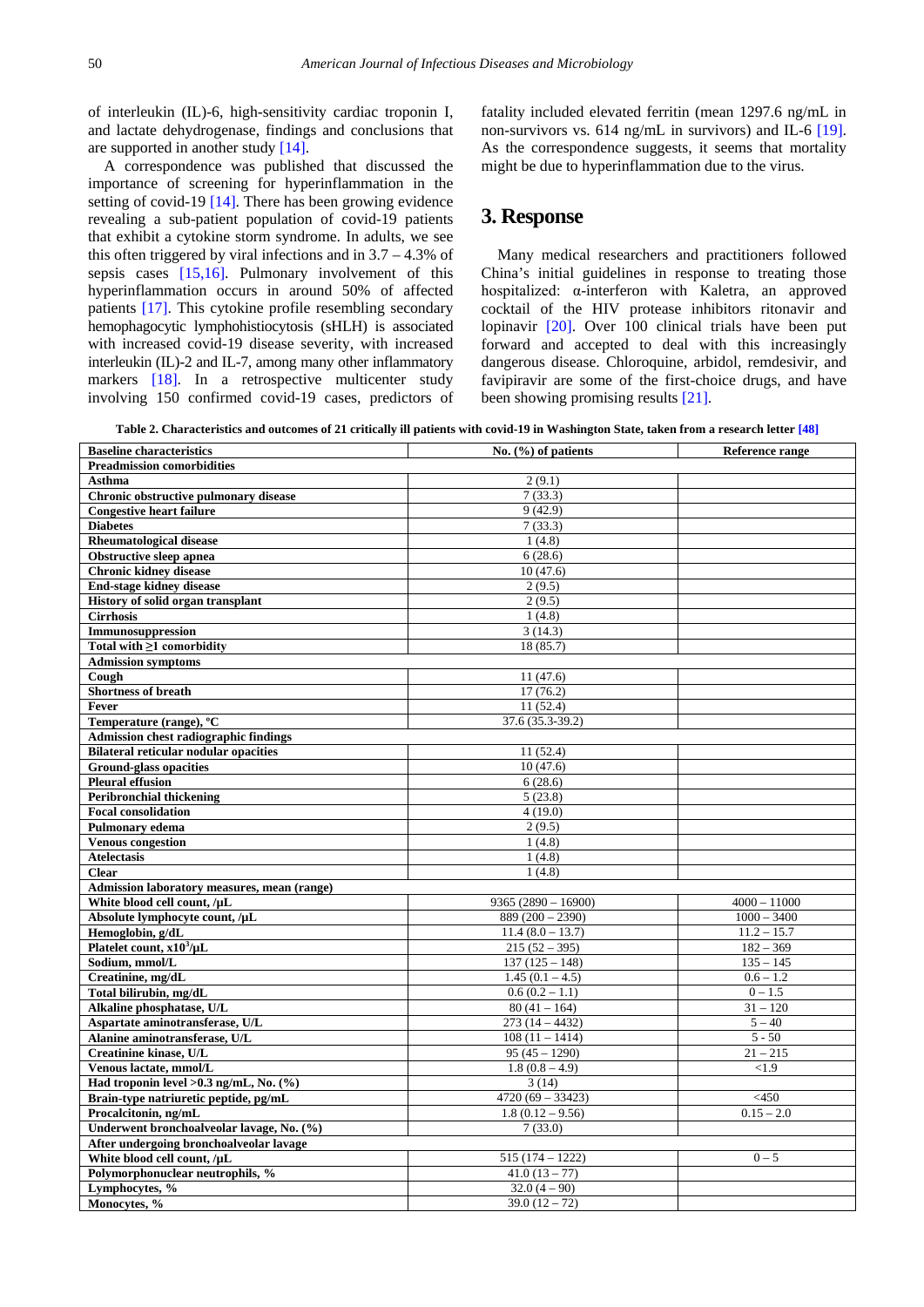In a randomized trial for hospitalized adult patients with severe covid-19, published by the NEJM on March 18, 2020, no benefit was observed with lopinavir–ritonavir treatment beyond standard care (hazard ratio  $[HR] = 1.24$ ; 95% confidence interval [CI], 0.90 to 1.72) [\[23\].](#page-8-19) Furthermore, 28-day mortality was similar in the lopinavir–ritonavir group and the standard-care group  $(19.2\% \text{ vs. } 25.0\%; \text{ difference,} 5.8 \text{ percentage points};$ 95% CI, −17.3 to 5.7). On the other hand, severe adverse events were less common (any, 17.9% vs. 31.3%; ARDS, 12.6% vs. 27.3%). Given these results, one thing to note is that in this study, lopinavir-ritonavir treatment was started late, possibly too late for it to have its full effect. Typically, lopinavir-ritonavir should be administered early in the infection rather than when there is widespread infection, sepsis, and organ involvement. The mortality rate of the trial was  $22.1\%$ , compared to the  $11 - 14.5\%$ mortality rates of the initial descriptive studies of covid-19. This in and of itself indicates that the patients in this trial generally had more severe disease.

#### **3.1. Anti-inflammatory Drugs/Corticosteroids**

Despite their risks, corticosteroids have remarkable anti-inflammatory properties and are widely used, especially cancer specialties. However, they have proved to be controversial, as they have shown to be associated with exacerbation of lung injury [\[23\],](#page-8-19) and therefore their use in the treatment of covid-19 is not recommended. However, in settings of hyperinflammation, immunosuppression has shown to be beneficial and could indeed prove to be so with covid-19 too. A multicenter, randomized controlled trial of tocilizumab (IL-6 blockade, originally licensed for cytokine release syndrome) was recently approved for use in covid-19 pneumonia and elevated IL-6 patients [\[24\].](#page-8-4) A very similar study examined the effects of covid-19 infection on elevated levels of cytokines [\[25\].](#page-8-20) Suppression of pro-inflammatory IL-1 family members and IL-6 have previously been shown to have therapeutic effects in viral infections. IL-37, on the other hand, is anti-inflammatory and immunosuppressive. It has the ability to reduce pro-inflammatory cytokines. IL-38, another anti-inflammatory cytokine, has similar

immunosuppressive properties. This gives insight into potential therapeutic cytokines that can be elevated to fight covid-19. Given its association with higher fatality, the screening for hyperinflammation should strongly be considered amongst all covid-19 cases, as this could help identify patients for whom immunosuppression could be beneficial [\[14\].](#page-8-12) Some methods include steroids, intravenous immunoglobulins, selective cytokine blockades, and even Janus kinase (JAK) inhibition. In fact, with its approved use in China to treat patients with critical covid-19 disease, sarilumab has begun a global phase 2/3 clinical trial for the same patient population [\(Figure 1\)](#page-3-0) [\[26\].](#page-8-5) Sarilumab is a fully human monoclonal antibody that inhibits the IL-6 pathway, which plays a role in the hyper-inflammatory response in the lungs. According to research, it is very possible that IL-6 may play a fundamental role in driving the inflammatory immune response that causes ARDS, and thus, the targeting of this pathway may prove beneficial for patients with severe disease.

In a similar setting, at the Jinyintan Hospital in Wuhan, China, a retrospective study was performed on a cohort of 201 hospitalized patients (aged 21 to 83 years) who were covid-19 pneumonia confirmed [\[27\].](#page-8-21) Of the 41.8% patients who developed ARDS, more than half died. As has been shown in other studies, ARDS seems to be a primary indicator of severe disease and worse outcomes. First, older age was associated with an increased risk of developing ARDS and death (HR = 3.26; 95% CI, 2.08-5.11; and HR = 6.17; 95% CI, 3.26-11.67, respectively), and so was neutrophilia ( $HR = 1.14$ ; 95% CI, 1.09-1.19; and HR = 1.08; 95% CI, 1.01-1.17, respectively). Additionally, risk for death also appeared lower among patients with ARDS who were treated with methylprednisolone (HR =  $0.38$ ; 95% CI, 0.2-0.72). Thus, treatment with methylprednisone could be beneficial for patients who develop ARDS. It was noted that with the small sample size and lack of a double-blind randomized clinical trial, caution should be taken in following these guidelines. On another note, in a randomized controlled trial involving 277 patients with moderate-to-severe ARDS, early administration of dexamethasone was shown to reduce the duration of mechanical ventilation require[d \[49\].](#page-8-22)

<span id="page-3-0"></span>

**Figure 1.** Phase II Trial for SNG00[1 \[44\].](#page-8-23) IFN-β is a natural antiviral that is produced in lungs during lung infections. However, this is reduced in older patients. Successful outcomes in this trial could be a breakthrough for helping older covid-19 patients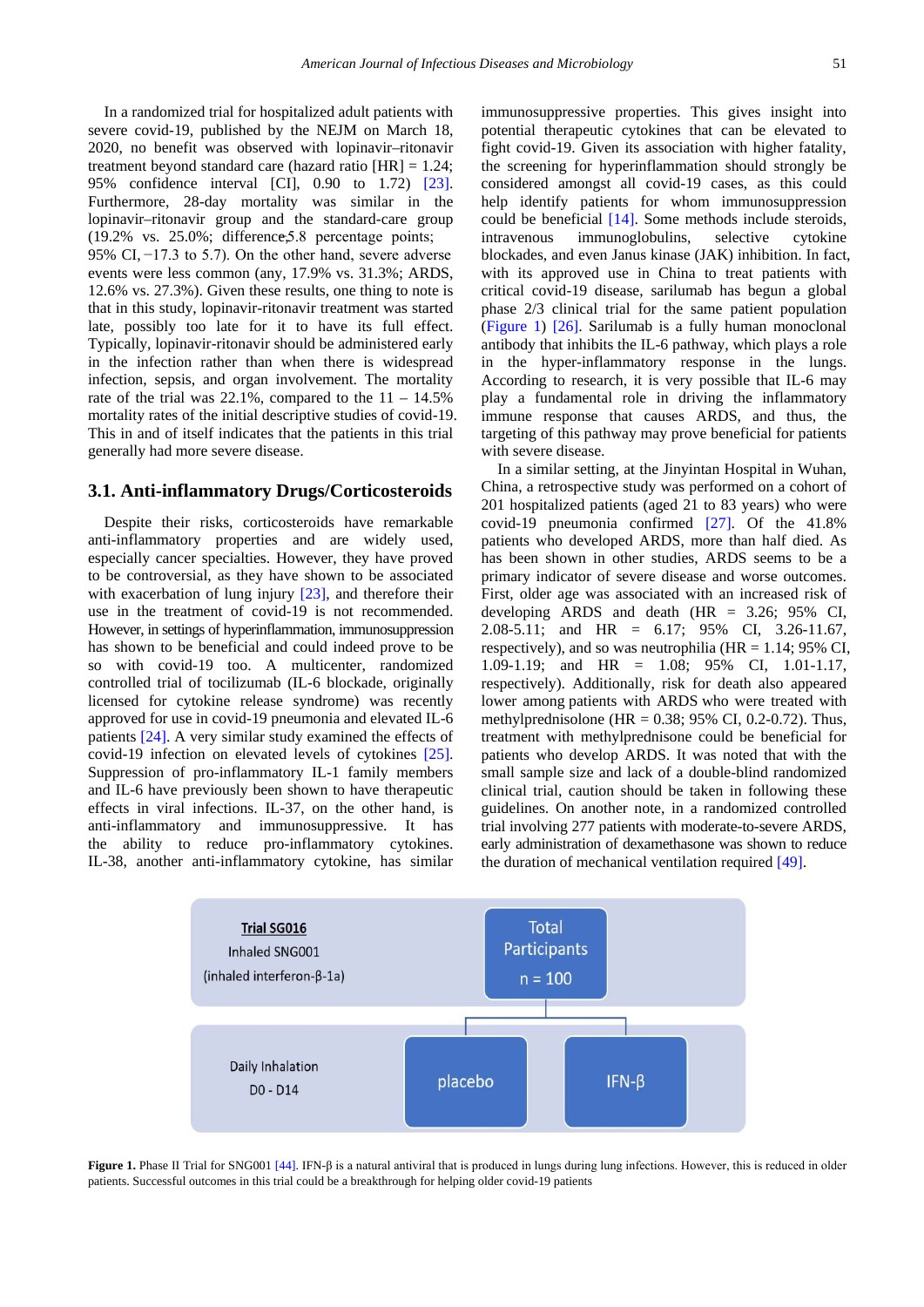## **3.2. Extracorporeal Membrane Oxygenation (ECMO)**

Another seemingly successful strategy has been the implementation of oxygen therapy through high-flow nasal oxygen for those with moderately severe hypoxemia [\[28\].](#page-8-24) However, in the more severe cases, this might be enough, and strategies such as extracorporeal membrane oxygenation (ECMO) need to be considered. Many hospitals have expanded their ability to provide more ECMO, however, constraints still include the availability of resources, the need for training healthcare personnel, and the importance of careful patient selection, based on factors such as age and severity of disease, to prioritize those who will benefit most from therapies such as ECMO [\[29\].](#page-8-25) One suggestion that was made was to find a way to group critically ill patients together to optimize the delivery of ECMO.

#### **3.3. Antiviral Drugs**

According to the deputy of the China National Center for Biotechnology Development, Sun Yanrong, when the outbreak was first discovered, countless rounds of screening among thousands of existing drugs taken place to select the best contenders. Many of these drugs were previously used as treatments during the outbreaks of SARS and MERS [\[30\].](#page-8-0)

One such antiviral drug is favipiravir, a drug developed and approved in Japan for use as an anti-influenza drug. It has shown remarkable efficacy against infections with high viral load and has mechanisms that closely resemble the anti-herpesvirus drug acyclovir, acting as a chain terminator at the site of incorporation of viral RNA, reducing viral load [\[31\].](#page-8-3) It has been successful in protecting against lethal infections in humans and has been used in the treatment of Ebola and Lassa viruses and rabies. Due to it and having the property of not producing favipiravir-resistant strains, it keeps its therapeutic efficacy throughout a pandemic. Thus, it is expected to play a central role in many future influenza pandemics. In a press release on March 18, 2020, Zhang Xinmin, an official at China's science and technology ministry, announced that in a 340-patient clinical trial, favipiravir had shown promise in battling covid-19. Patients tested negative for the virus after a median of 4 days, compared to 11 days without favipiravir treatment. However, doctors were concerned that favipiravir was not effective in patients with more severe disease, noting that it may not be effective if the virus has already multiplied.

Remdesivir and chloroquine were shown to effectively inhibit and control covid-19 in vitro. Another similar study echoed these conclusions about chloroquine [\[32\],](#page-8-26) citing guidelines from South Korea and China that oral chloroquine tablets have been associated with faster time to recovery and a shorter hospital stay in regard to covid-19. Previous CDC research falls in line with these claims: chloroquine has strong potential as a prophylactic measure against coronaviruses (e.g. SARS-CoV) in vitro [\[33\];](#page-8-27) the paper recommended it to be used while a vaccine is under development. Chloroquine have a long track record of being used in humans for treatment of malaria and other autoimmune conditions since 1945. Chloroquine

has anti-inflammatory properties, which is why it has shown efficacy in treating autoimmune conditions such as lupus or rheumatoid arthritis. Even more, in studies exploring the treatments of SARS-CoV, it was found to have broad anti-viral properties too [\[34\]:](#page-8-28) by increasing the endosomal pH that is required for virus/cell fusion and interfering with the glycosylation of cellular receptors. This was not unique to SARS-CoV. In previous in vitro studies, chloroquine was found effective in inhibiting HCoV-229E in epithelial lung cell cultures [\[35,36\],](#page-8-29) and averting lethal injections of HCoV-O43 in mice studies [\[37\].](#page-8-30) With all this, it was not surprising to see it being recommended as a treatment for the new covid-19. However, chloroquine is known for its toxicity, and there have been clear guidelines to its safe dosage level over the decades.

In the early in vitro studies of chloroquine, the Chinese Clinical Trial Registry reported that chloroquine inhibited covid-19 at very low micromolar concentrations, with a half-maximal effective concentration ( $EC_{50}$ ) of 1.13  $\mu$ M and half-cytotoxic (CC<sub>50</sub>) concentration of  $>100 \mu M$  [\[38\].](#page-8-31) This same paper compared chloroquine and chloroquine phosphate in its treatment of covid-19 associated pneumonia throughout numerous clinical trials conducted across hospitals in Chin[a \[38\].](#page-8-31) Chloroquine phosphate was found to be superior as a control and treatment strategy for inhibiting the exacerbation of pneumonia, improving lung findings, promoting a virus-negative conversion, and ultimately shortening the disease course. Since respiratory status is a predictor for worse patient outcomes, the treatment of established pneumonia is crucial in improving prognosis. Furthermore, and likely more important, there were no severe adverse reactions in patients treated with chloroquine phosphate. It was even recommended to be included in the next set of China's National Health Commission guidelines for the diagnosis, prevention, and treatment of pneumonia caused by covid-19.

On March 16, 2020, Professor Didier Raoult, at an infection hospital in Marseille, published a video online presenting the success of a trial involving hydroxychloroquine [\[39\].](#page-8-32) The treatment was delivered in a single arm study, dosed at 600 µg per day for 10 days with close monitoring. The conclusions from the trial showed that patients not given Plaquenil were still contagious after six days, while among those given Plaquenil, only 25% were contagious.

In addition to treating the virus, one strategy needs to be targeting the transmission rates. Antiviral drugs early after symptom onset have been shown to reduce the viral shedding in the specimens from patients. . A current trial is about to begin to investigate the prophylactic efficacy of hydroxychloroquine [\[45\].](#page-8-33)

ICU patients represent the sub-patient population that require the highest level of support. To this end, in a detailed report authored by a panel of 36 experts from 12 countries, a comprehensive guide was provided for the care of covid-19 ICU patients [\[40\].](#page-8-34) These included 4 best practice statements, 9 strong recommendations, and 35 weak recommendations for 53 questions relevant to the management of covid-19.

To echo the findings of interim treatment guidelines produced by UW Medicine, [\[41\]](#page-8-35) in the case of an upper or lower respiratory tract infection without risk factors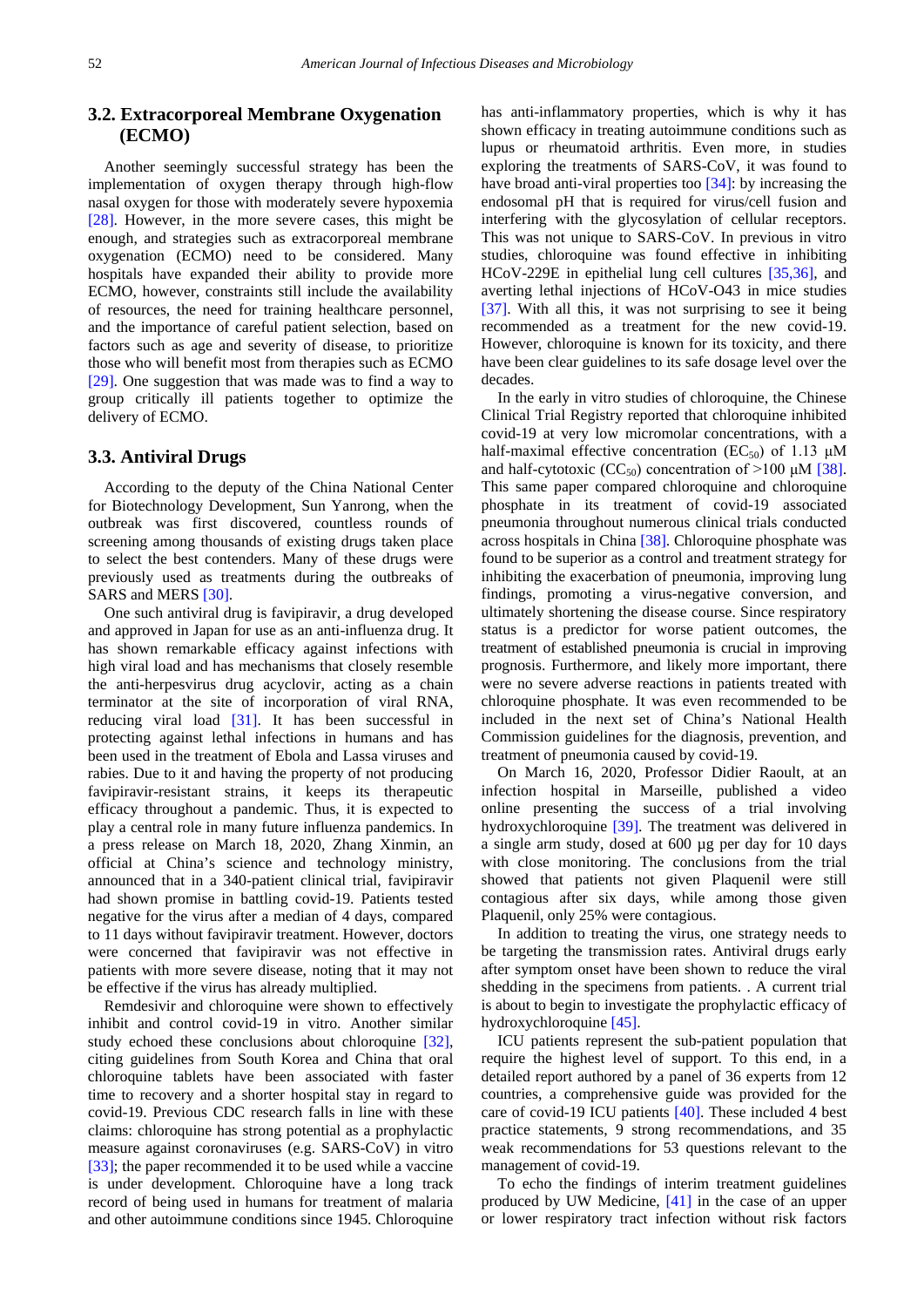and no immediate demand for oxygen treatment, symptomatic treatment has appeared to be enough. In the presence of a lower respiratory tract infection (LRTI) with oxygen requirement, hydroxychloroquine should be used a first-line treatment. If a LRTI requires ventilation support, hydroxychloroquine or a compassionate use of remdesivir can be considered. In the presence of a cytokine release, tocilizumab should be considered as a treatment options to manage the hyperinflammation.

#### **3.4. Plasma from Coronavirus Survivors**

On March 23, 2020, Governor Cuomo of New York announced the latest tactic: the use of plasma for coronavirus survivors to help keep patients out of the ICU [\[42\].](#page-8-6) The strategy, using convalescent plasma, had seen some success in the SARS and Ebola outbreaks. It was also one of the strategies utilized in China during the initial covid-19 outbreak, however, researchers have not reported on the results. Now, the hope is that it will help alleviate the immense pressure on the world's healthcare systems, by discharging patients from the hospital more rapidly. The main benefit of this strategy is that plasma from survivors is readily available in hospitals. Thanks to a tremendous joint effort from virologists, clinical-trial specialists, and statisticians, the FDA cleared researchers and medical practitioners to begin using convalescent plasma as treatment and to submit their clinical trials. If it proves successful, the future implications could be massive. A Phase I Trial for mRNA-1273, a vaccine, recently began, which marked a record speed for the start of a vaccine trial so quickly after an outbreak [\[43\].](#page-8-36) A Phase II Trial (SG016) for SNG001 is underway too [\(Figure 1\)](#page-3-0) [\[44\].](#page-8-23)

There are many ongoing trials in the treatment and prophylaxis of this virus, presented in [Table 3.](#page-5-0) Many visualizations of the coronavirus cases and growth rate have also been taken from an online counter [\(Figure 2](#page-6-0) – [Figure 5\)](#page-7-9) [\[46\].](#page-8-37)

**Table 3. A list of some of the trials that are recruiting or underway, including the arms of the trial, and the dosage information.**

<span id="page-5-0"></span>

| <b>Trial (Trial Identifier)</b>                | N    | <b>Arms</b>                                                                                                                                                                                                    | <b>Hydroxychloroquine Dose</b>                                                                                   |
|------------------------------------------------|------|----------------------------------------------------------------------------------------------------------------------------------------------------------------------------------------------------------------|------------------------------------------------------------------------------------------------------------------|
| Mild (NCT04307693)                             | 150  | · Lopinavir/Ritonavir<br>· Hydroxychloroquine (HCQ)<br>• Control                                                                                                                                               | 200 mg BID, 7-10 days (no loading dose)                                                                          |
| Severe (NCT04315896)                           | 500  | $\cdot$ HCO<br>· Placebo (Pbo)                                                                                                                                                                                 | 200 mg BID, 10 days (no loading dose)                                                                            |
| Moderate to critically ill (NCT04303299)       | 80   | • Tamiflu (Oseltamivir) +HCQ<br>• Darunavir + Tamiflu<br>$\bullet$ Lopinavir + Tamiflu<br>• Lopinavir + Tamiflu<br>• Favipiravir + Lopinavir<br>• Darunavir + Tamiflu + HCQ<br>• Darunavir + Favipiravir + HCQ | 400 mg/day                                                                                                       |
| Severe w/ pneumonia<br>(NCT04321278)           | 440  | • HCQ + Azithromycin<br>$\cdot$ HCQ                                                                                                                                                                            | 400 mg BID (no loading dose)                                                                                     |
| Severe (NCT04321616)                           | 700  | $\cdot$ HCO<br>• Remdesivir<br>• Standard of Care                                                                                                                                                              | $\cdot$ D1 = 600 mg BID<br>• $D2-9 = 200$ mg TID                                                                 |
| Hospitalized (NCT04315948)                     | 3100 | • Remdesivir<br>• Lopinavir/R<br>• Lopinavir + $\alpha$ -Interferon 2b<br>$\cdot$ HCO<br>• Standard of Care                                                                                                    | $\cdot$ D1 = 400 mg BID<br>$\cdot$ D2-9 = 400 mg OD                                                              |
| Non-severe cases + prevention<br>(NCT04304053) | 3040 | · Darunavir + HCQ 7d<br>• Standard of Care                                                                                                                                                                     | Infected non-severe<br>$\bullet$ HCO D1 = 800 mg<br>$\cdot$ D2-7 = 400 mg (only 4 days in non-infected contacts) |
| Post-exposure prophylaxis<br>(NCT04318444)     | 1600 | $\cdot$ HCQ<br>$\bullet$ Pbo                                                                                                                                                                                   | $\bullet$ D1 = 400 mg BID<br>$\cdot$ D2-5 = 200 mg BID                                                           |
| Covid-19 Pneumonia (NCT04317092)               | 330  | • Tocilizumab                                                                                                                                                                                                  | Tocilizumab 8 mg/kg (max: 800 mg/dose), with an<br>interval of 12 hrs                                            |
| Hospitalized (NCT04315298)                     | 400  | · Sarilumab, high dose<br>· Sarilumab, low dose<br>$\cdot$ Pbo                                                                                                                                                 | Single intravenous dose                                                                                          |
| Vaccine Trial (NCT04283461)                    | 45   | $\cdot$ mRNA-1273                                                                                                                                                                                              | $\cdot$ 25 µg mRNA-1273<br>$\cdot$ 100 µg mRNA-1273<br>$\cdot$ 250 µg mRNA-1273                                  |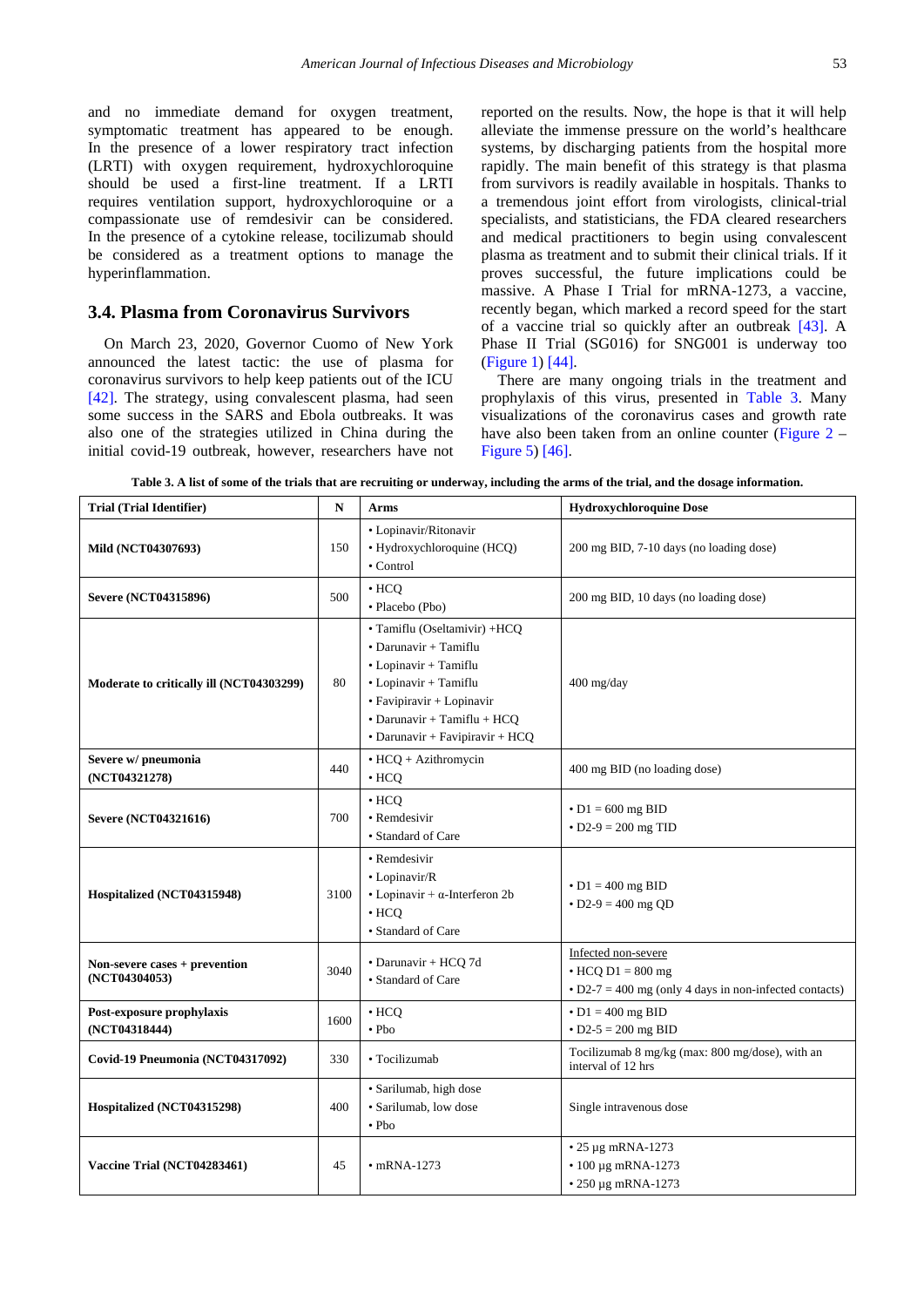# Distribution of cases worldwide

<span id="page-6-0"></span>





Cases per Day Data as of  $0:00$  GMT+0



**Figure 3**. Daily new cases worldwid[e \[46\]](#page-8-37)



(Number of newly infected vs. number of recovered and discharged patients each day) 60k New Daily Coronavirus Cases+Cured  $40k$  $20k$  $\mathbf 0$ 14 14 14 18 29 01 03 05 01 09 ما د به استخدام استخدام به استخدام به استخدام به استخدام به استخدام به استخدام به استخدام به استخدام به استخدام<br>استخدام به استخدام به استخدام به استخدام به استخدام به استخدام به استخدام به استخدام به استخدام به استخدام به  $35$  $100$  $\hat{v}$  $\hat{\nu}$ Jan Jan **Feb** Feb Feb **Feb** Feb feb feb New Recoveries New Cases

**Figure 4**. Daily new cases vs. recoveries [\[46\]](#page-8-37)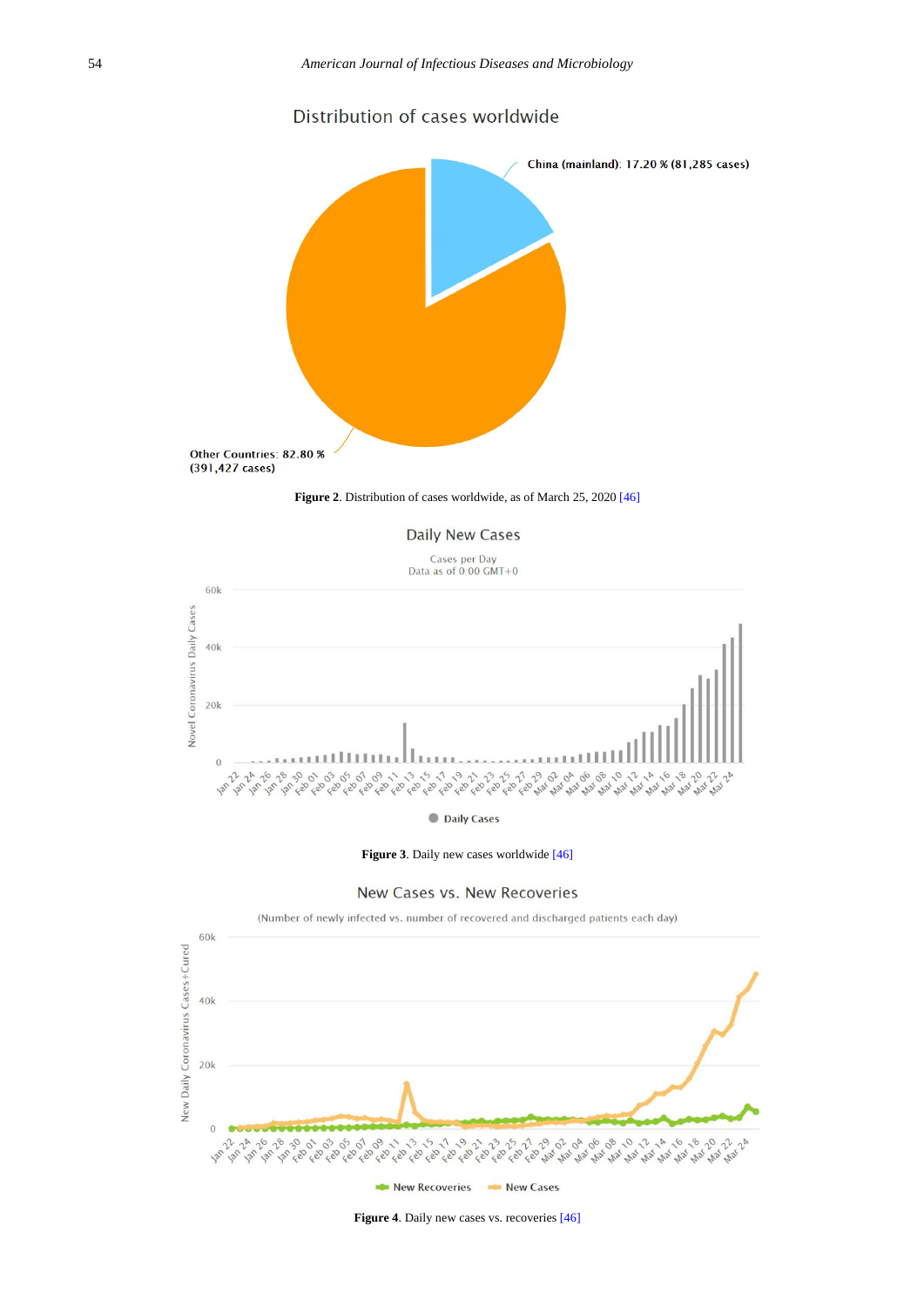<span id="page-7-9"></span>

**Figure 5**. Growth factor of the daily cases worldwid[e \[46\]](#page-8-37)

# **4. Conclusion**

Over this short period of time since the outbreak, countless clinical trials have been approved with the goal of discovering the optimal strategy for treating covid-19. The goal of this review is to provide a quick summary of various aspects of this current pandemic, as well as to act as a reference to the some of the ongoing studies.

The primary risk factors for worse outcomes and difficulty in treatment include being over 60 years old, having existing pulmonary disease, chronic kidney disease, transplant, diabetes mellitus, hypertension, cardiovascular diseases, cardiomyopathy, biologic immune modulators, detectable HIV or a CD4 count of  $\langle 200 \text{ cells/mm}^3$ , and other immunosuppressive medications including chronic corticosteroid treatment at the equivalent of >20 mg of oral prednisone daily.

The current strategy for covid-19 cases is supportive treatment and symptom management. Targeted treatment trials are underway to secure lower mortality rates and improve prognosis. The strongest evidence seems to lead us to antiviral treatments. Chloroquine has established itself as a very promising player in improving patient outcomes and hospital courses and lowering levels of contagiousness for those infected.

The utilization of plasma from covid-19 survivors seems to be a promising strategy too. Under the emergency protocols of the FDA, doctors can treat patients with coronavirus antibodies, despite it not being officially approved. The hope is that this will help clear out the already flooded hospitals. This could prove to be an effective treatment strategy while a vaccine is still under development.

### **Acknowledgements**

Not applicable.

# **References**

- <span id="page-7-0"></span>[1] Moriarty LF, Plucinski MM, Marston BJ, Kurbatova EV, Knust B, Murray EL, et al. Public health responses to COVID-19 outbreaks on cruise ships. CDC MMWR. 2020; 69.
- <span id="page-7-1"></span>[2] Meltzer MI, Atkins CY, Santibanez S, Knust B, Petersen BW, Ervin ED, et al. Estimating the future numbers of cases in the ebola epidemic—Liberia and Sierra Leone, 2014-2015. CDC MMWR. 2014; 63(3):1-14.
- <span id="page-7-2"></span>[3] Smith RD. Responding to global infectious disease outbreaks: lessons from SARS on the role of risk perception, communication and management. Soc Sci Med. 2006; 63(12):3113-23.
- <span id="page-7-3"></span>[4] Middle East respiratory syndrome coronavirus (MERS-CoV) [internet]. World Health Organization.
- <span id="page-7-4"></span>[5] Klompas M. Coronavirus disease 2019 (COVID-19): Protecting hospitals from the invisible. Annals of Internal Medicine. 2020.
- <span id="page-7-5"></span>[6] Murthy S, Gomersall CD, Fowler RA. Care for critically ill patients with COVID-19. JAMA. 2020.
- <span id="page-7-6"></span>[7] Wang W, Xu Y, Gao R, et al. Detection of SARS-CoV-2 in different types of clinical specimens. JAMA. 2020.
- <span id="page-7-7"></span>[8] Wang D, Hu B, Hu C, Zhu F, Liu X, Zhang J, et al. Clinical characteristics of 138 hospitalized patients with 2019 novel coronavirus-infected pneumonia in Wuhan, China. JAMA. 2020.
- <span id="page-7-8"></span>[9] Ai T, Yang Z, Hou H, Zhan C, Chen C, Lv W, et al. Correlation of chest CT and RT-PCR testing in coronavirus disease 2019 (COVID-19) in China: A report of 1014 cases. Radiology. 2020.